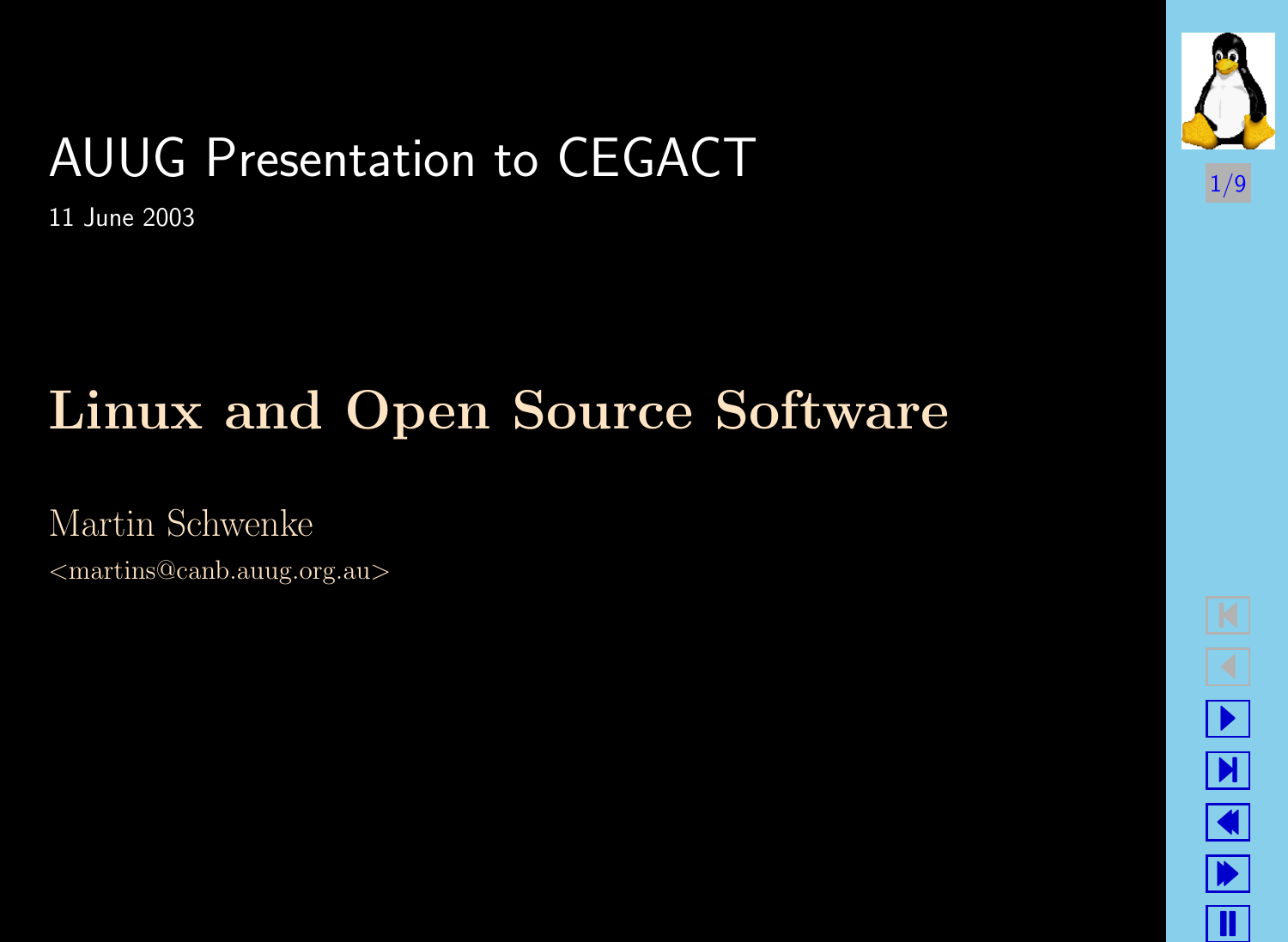### Desktop Environments

• KDE. • GNOME.



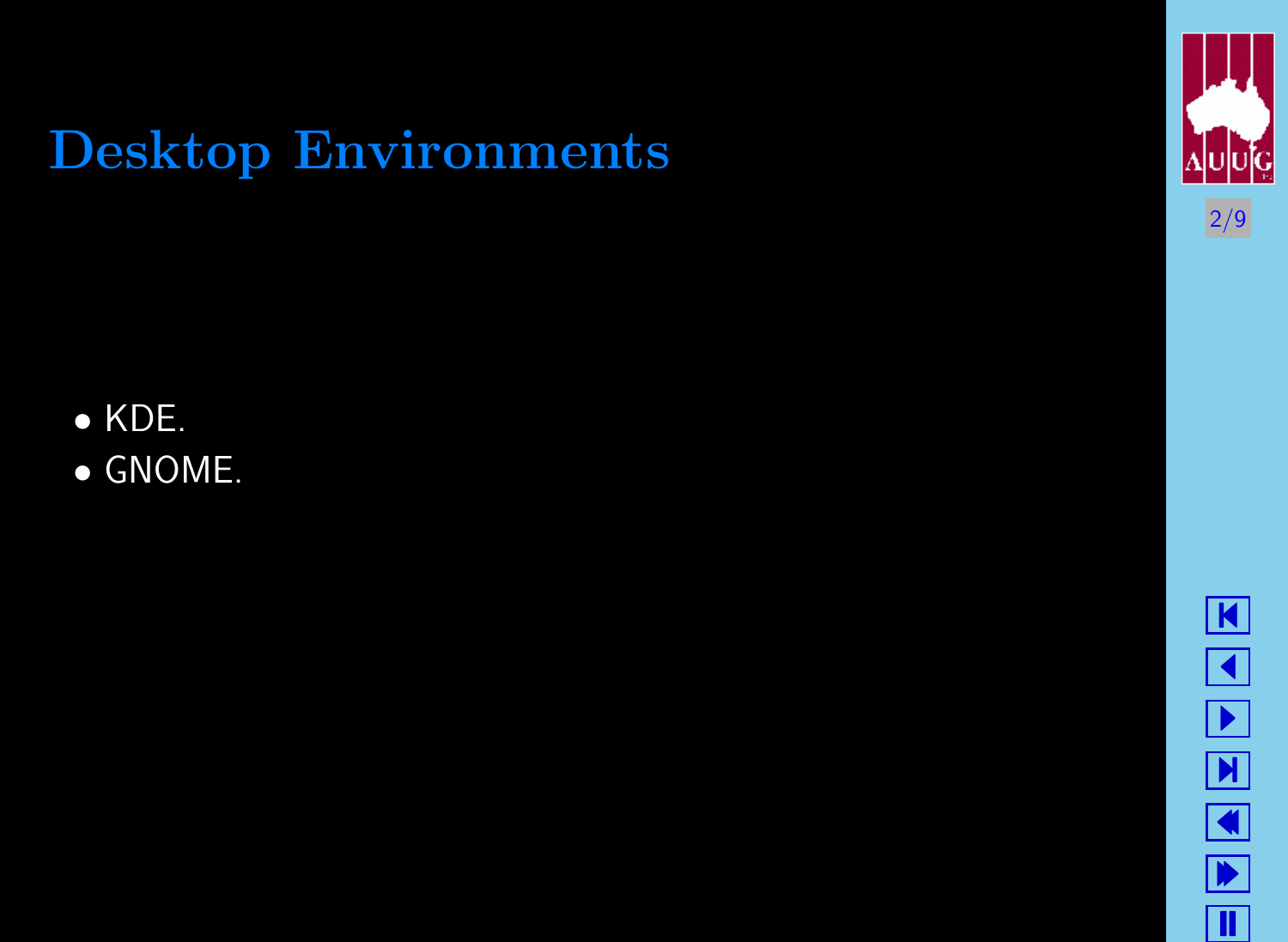### Desktop Environments

• KDE. • GNOME.



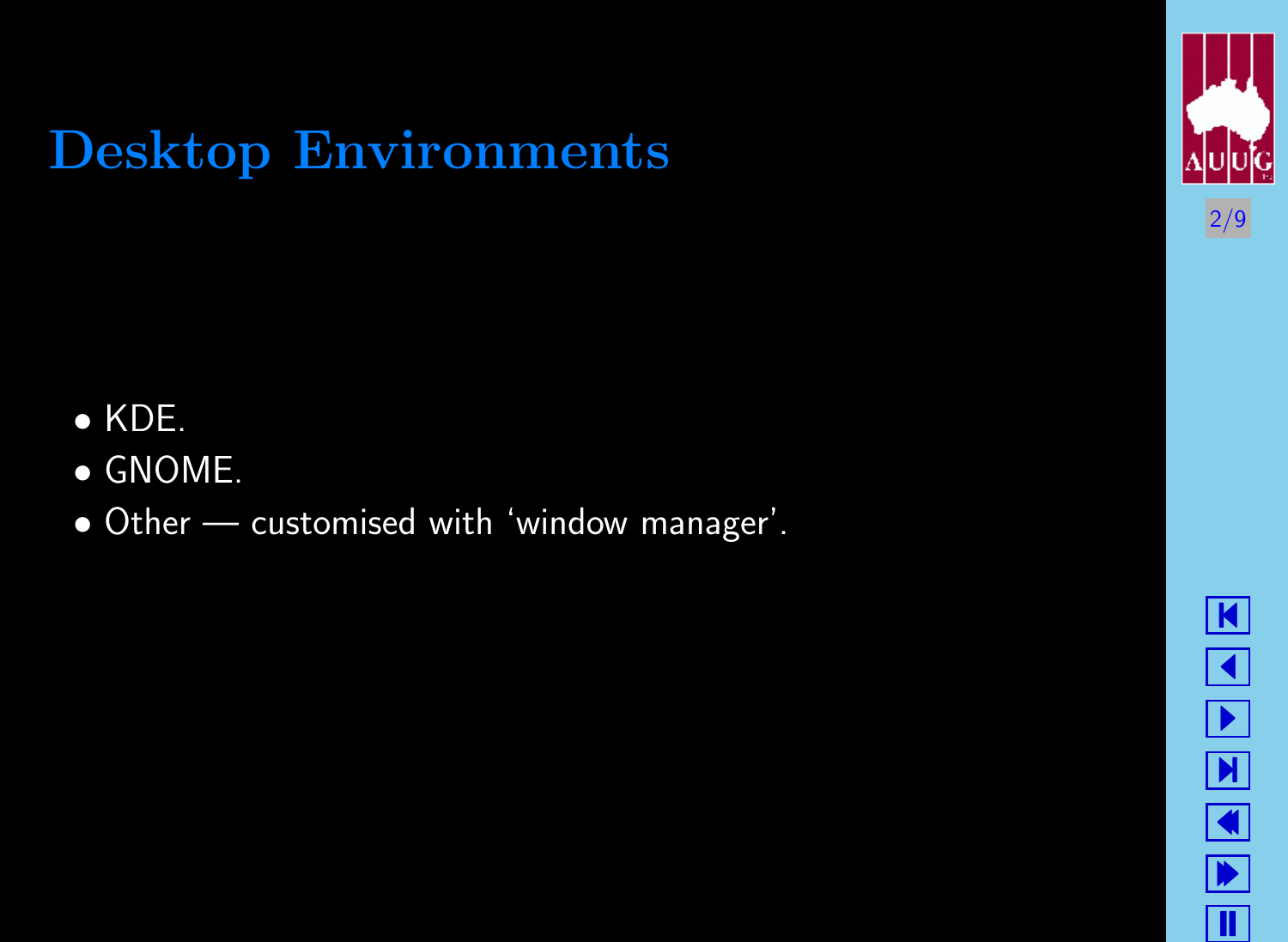### Desktop Environments

• KDE. • GNOME.



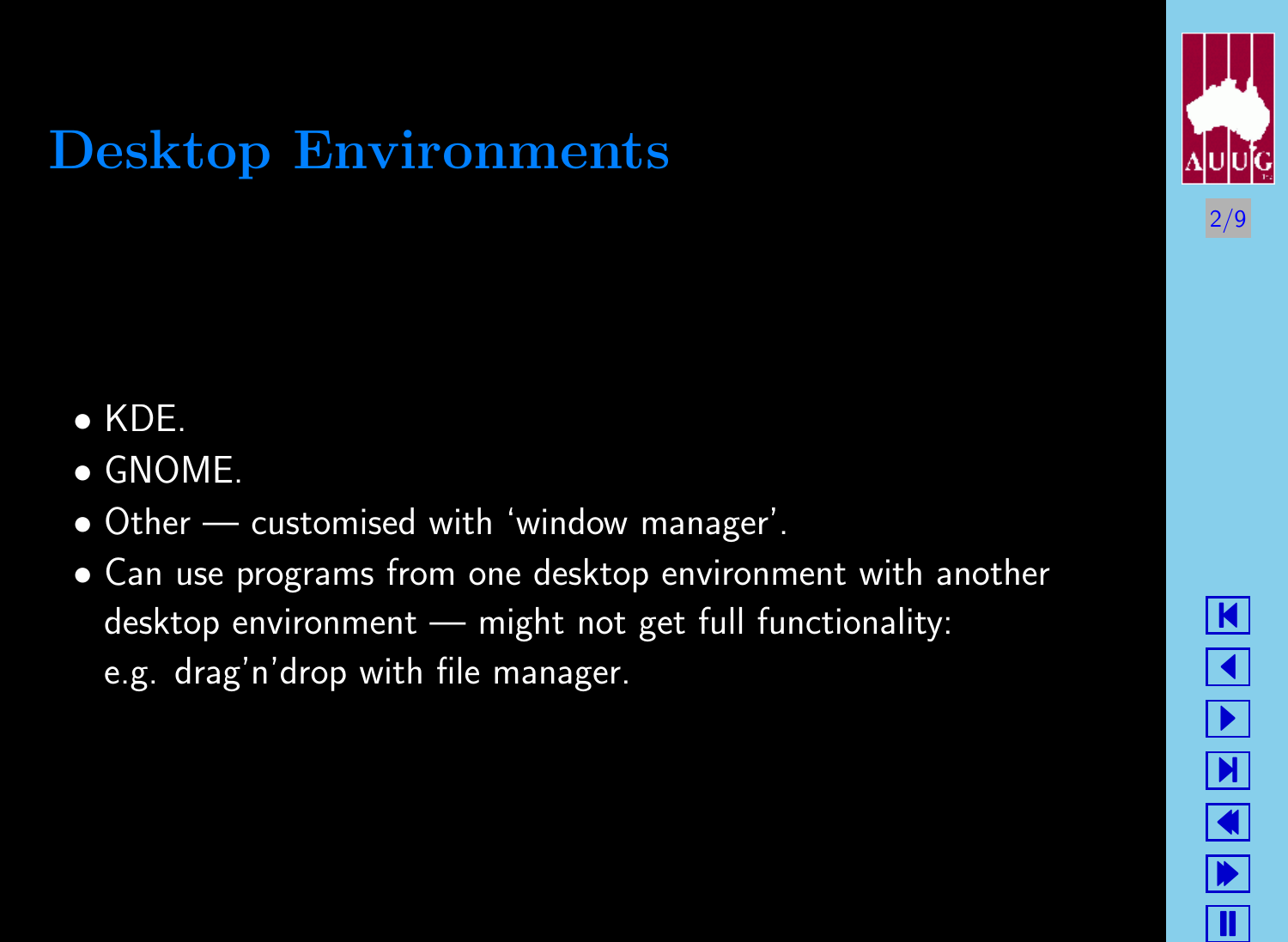

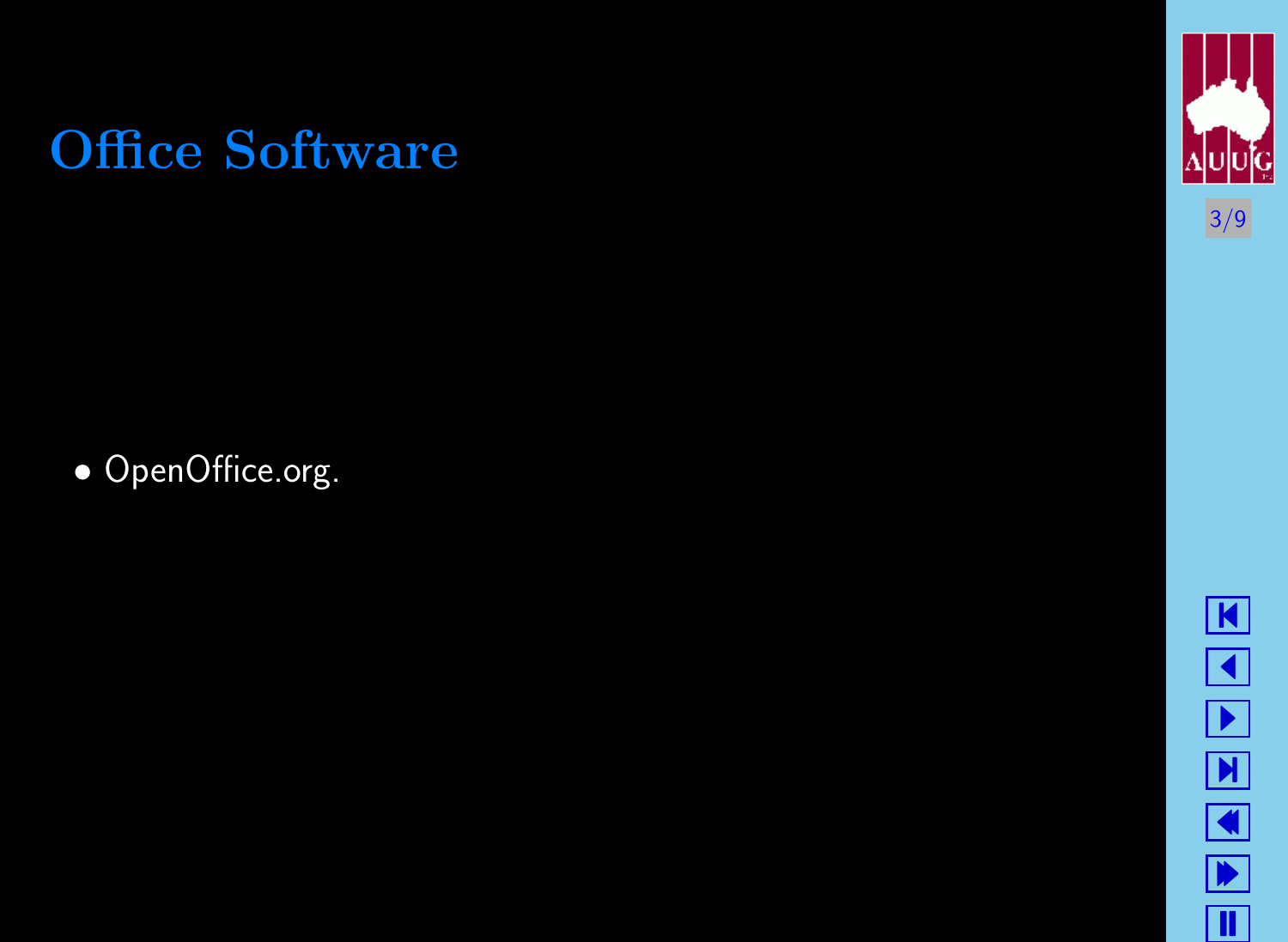

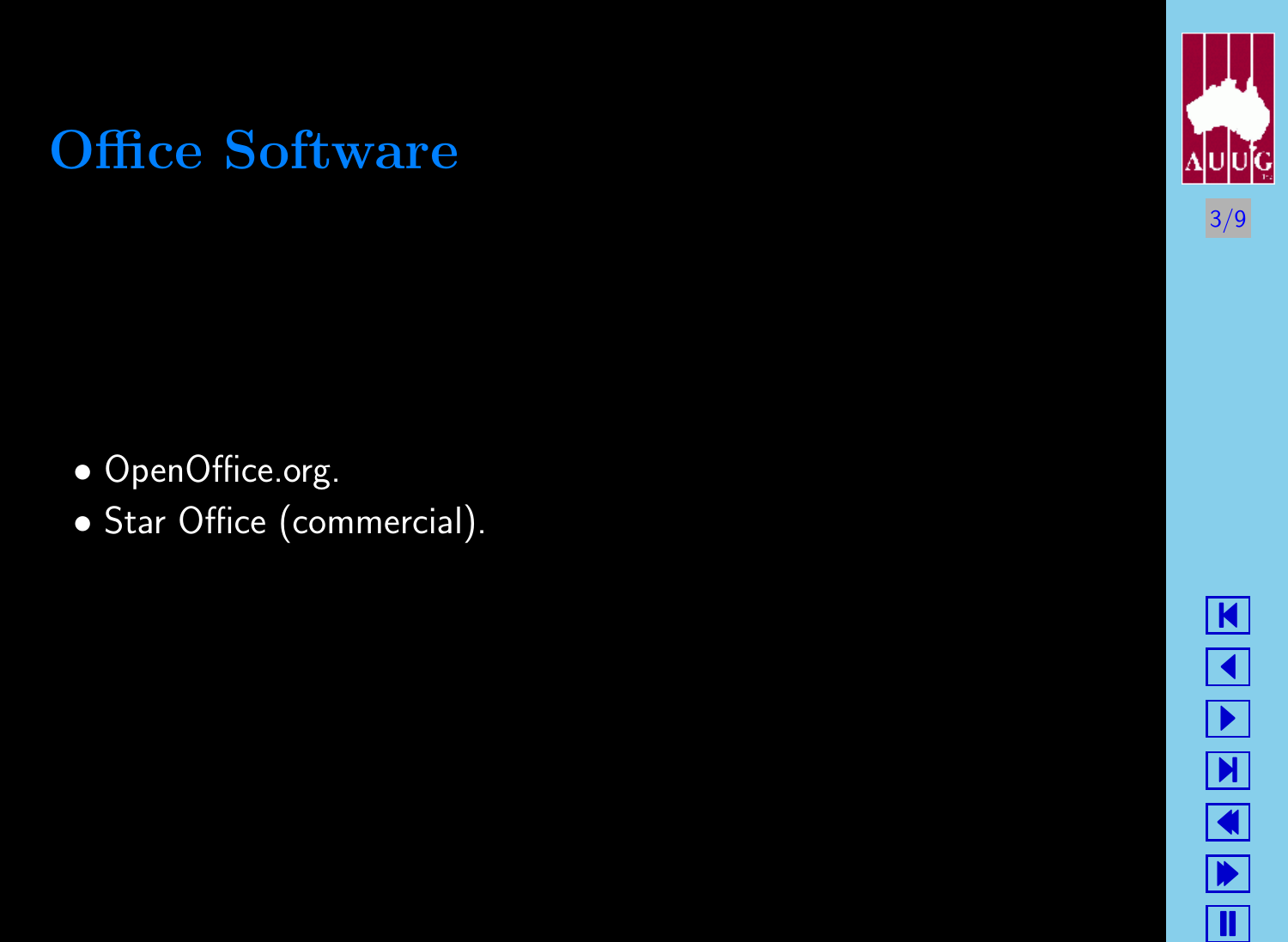

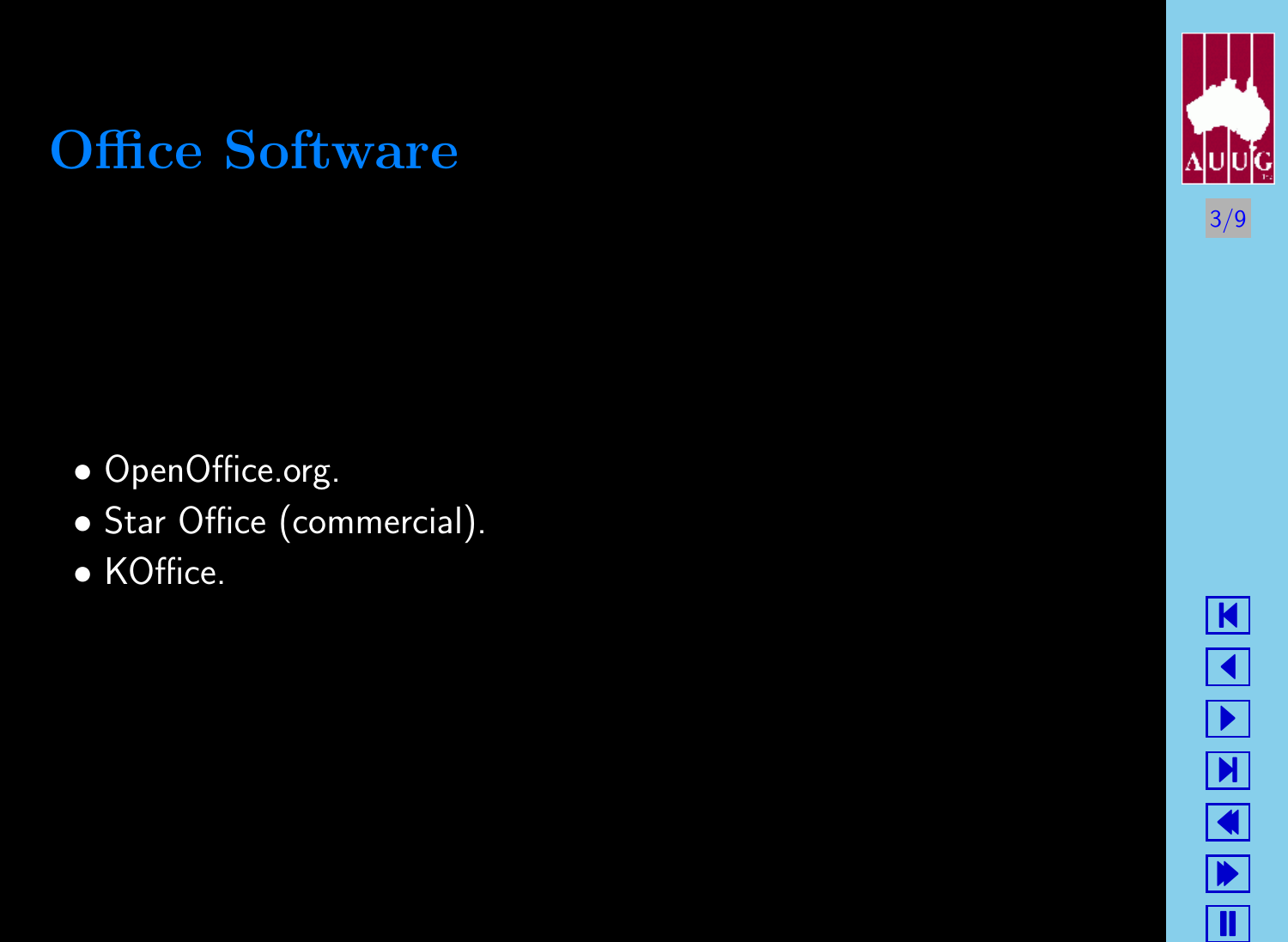

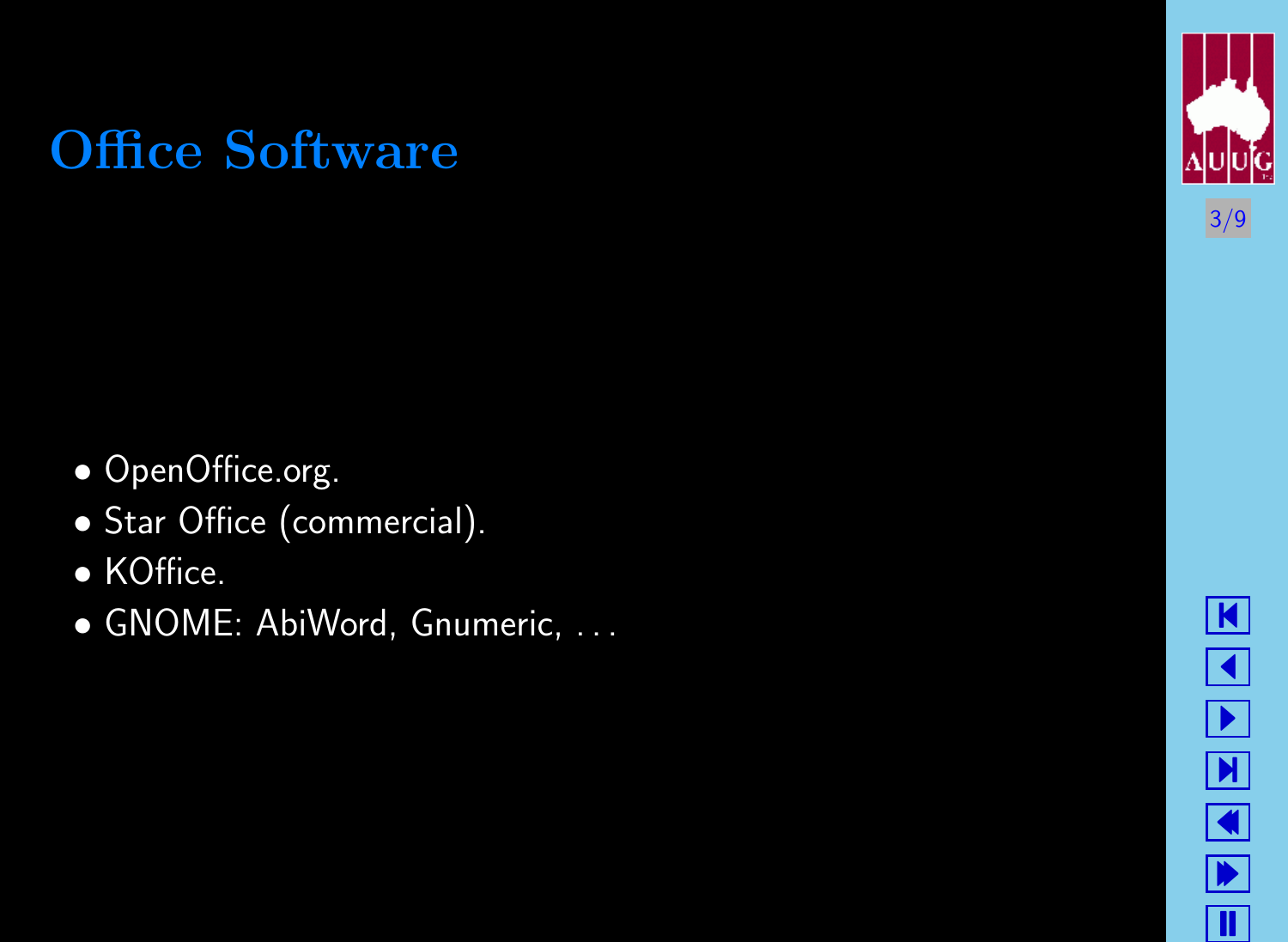

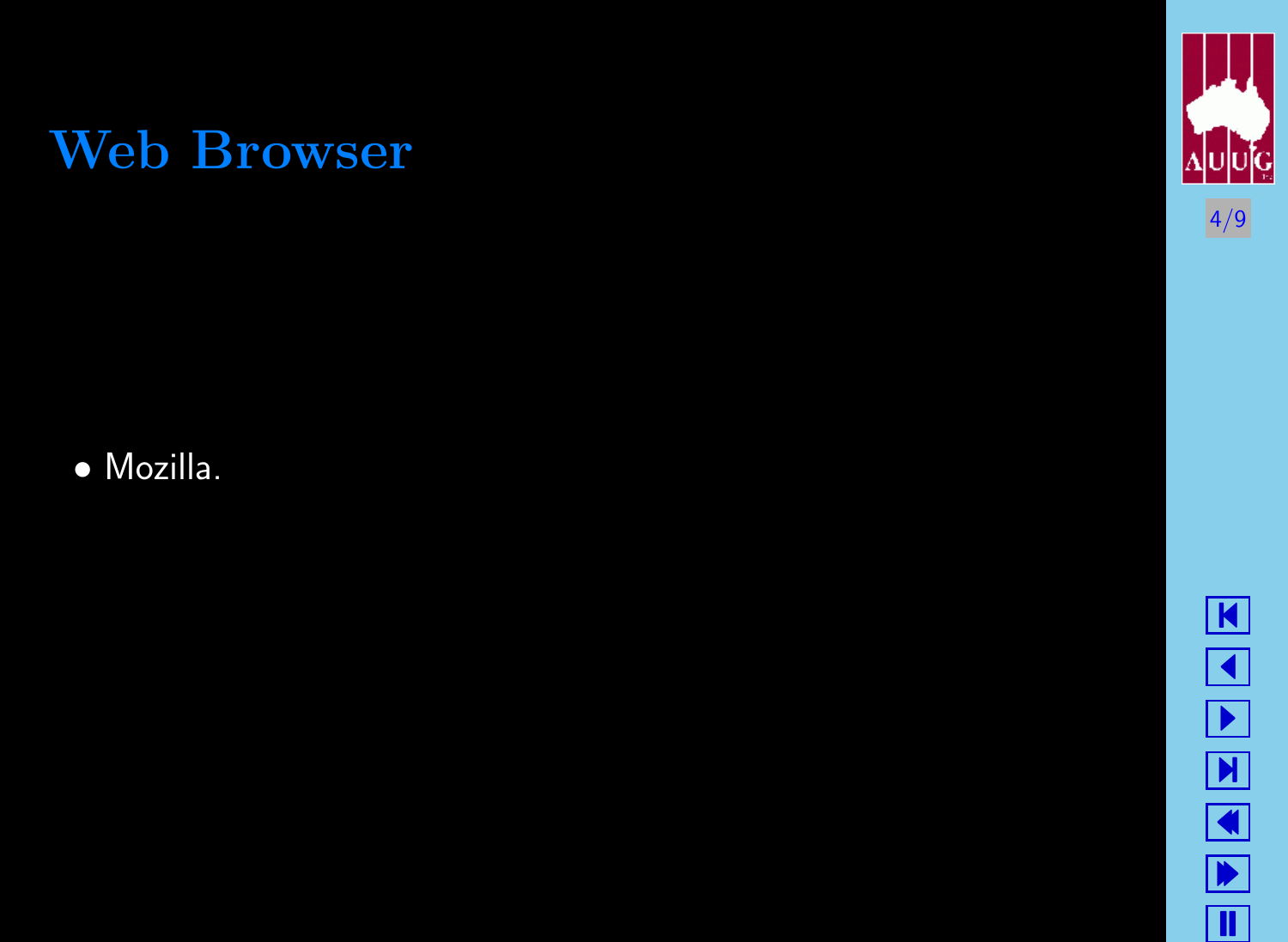

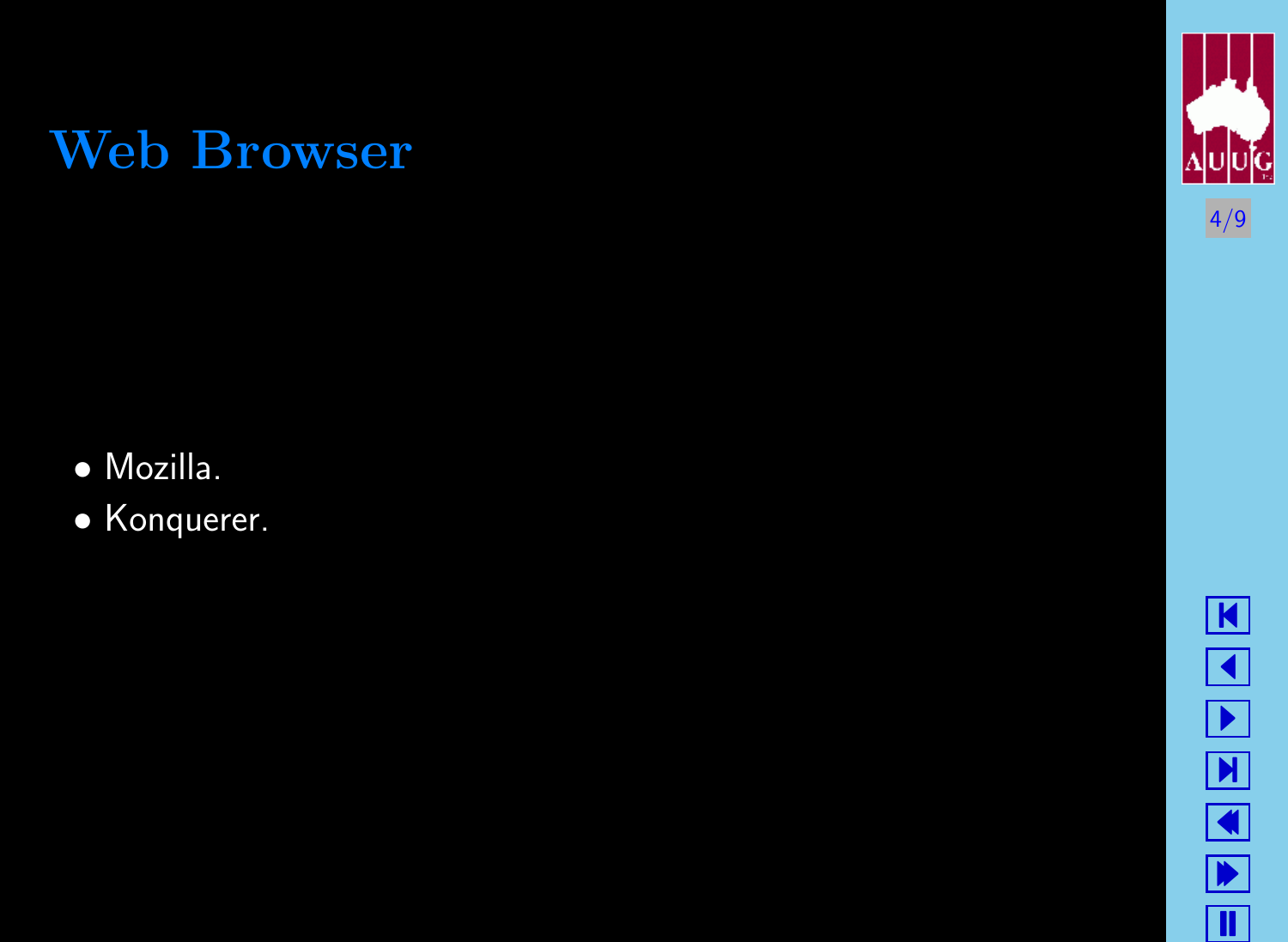

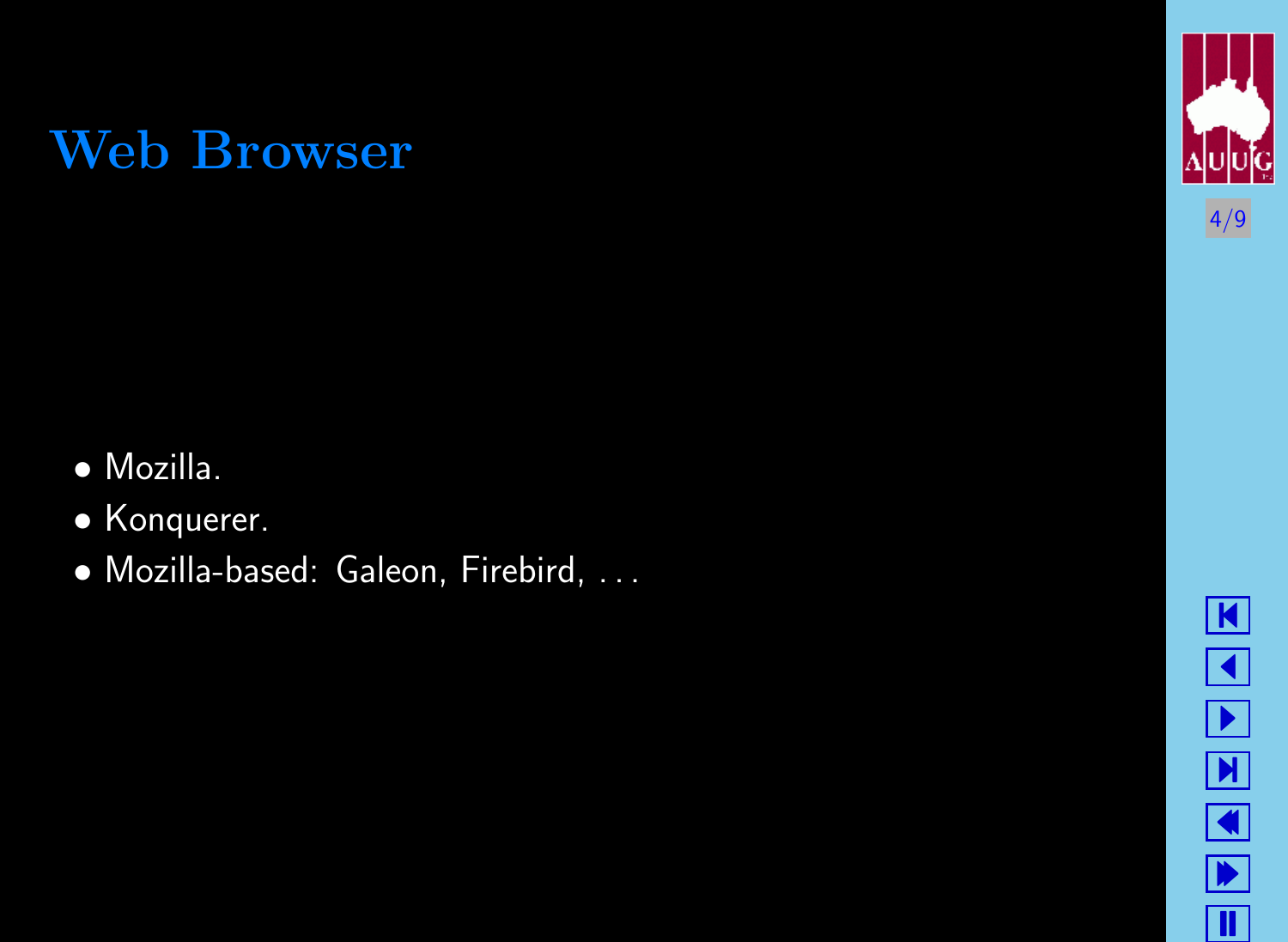

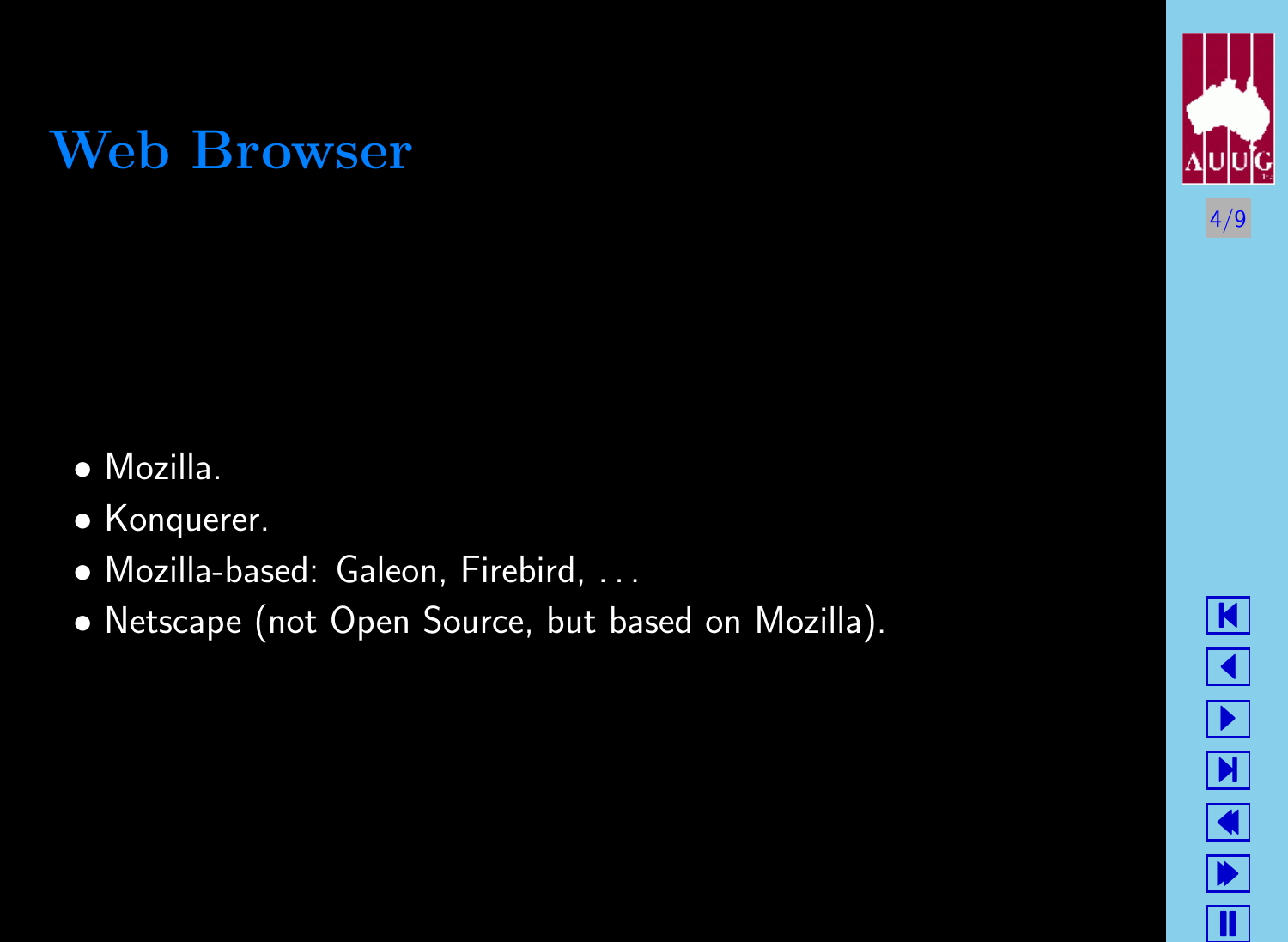

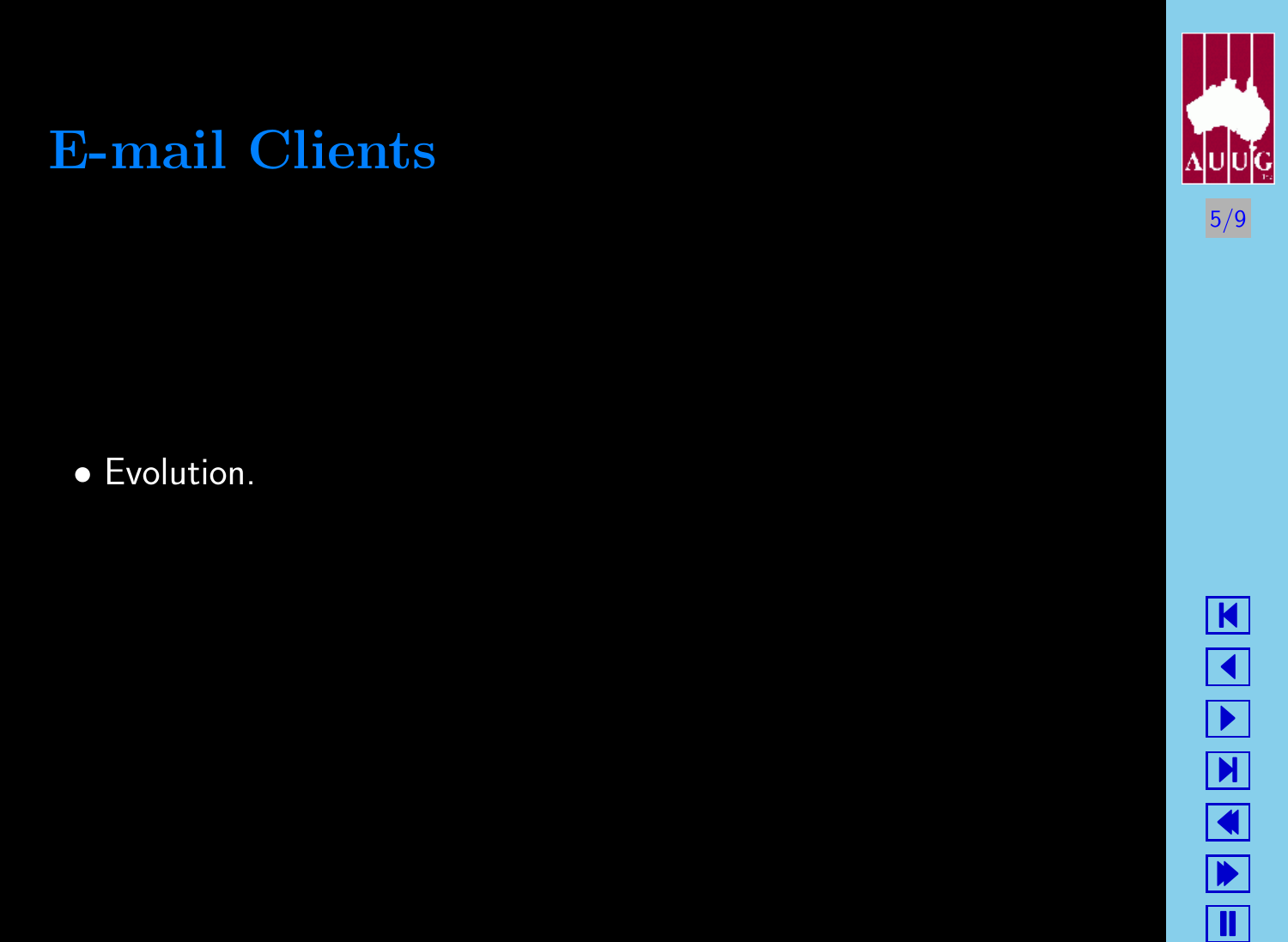

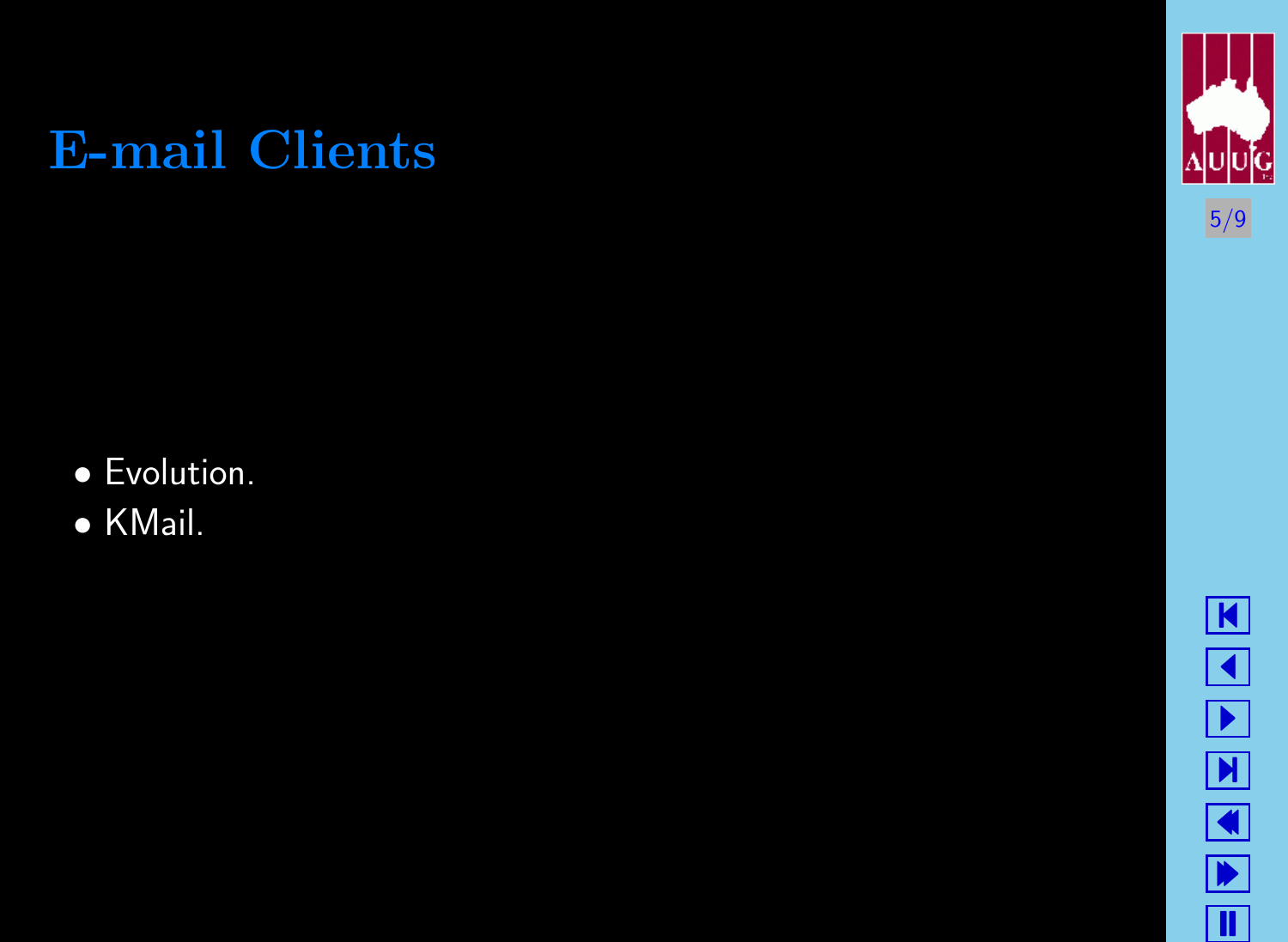

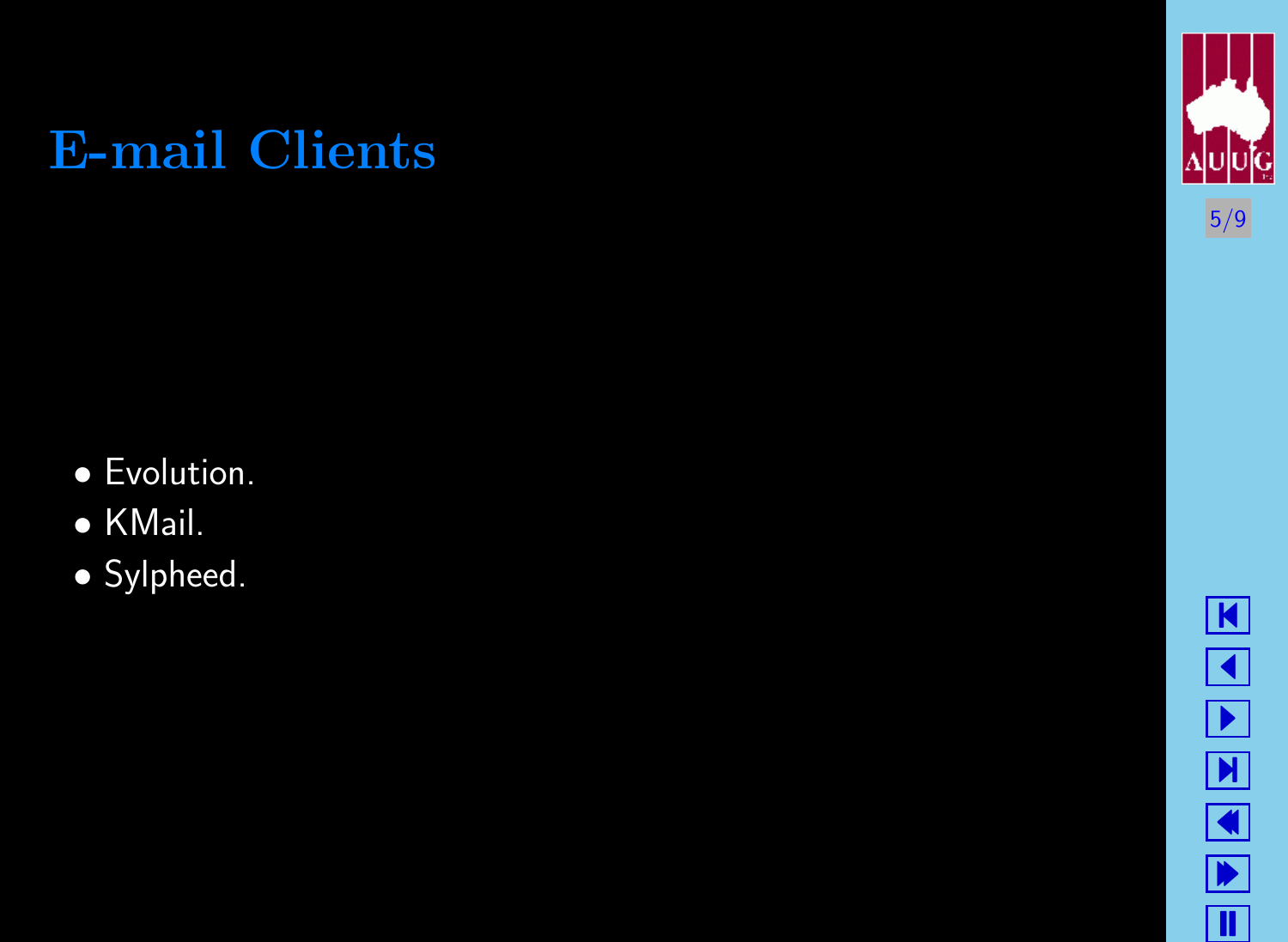

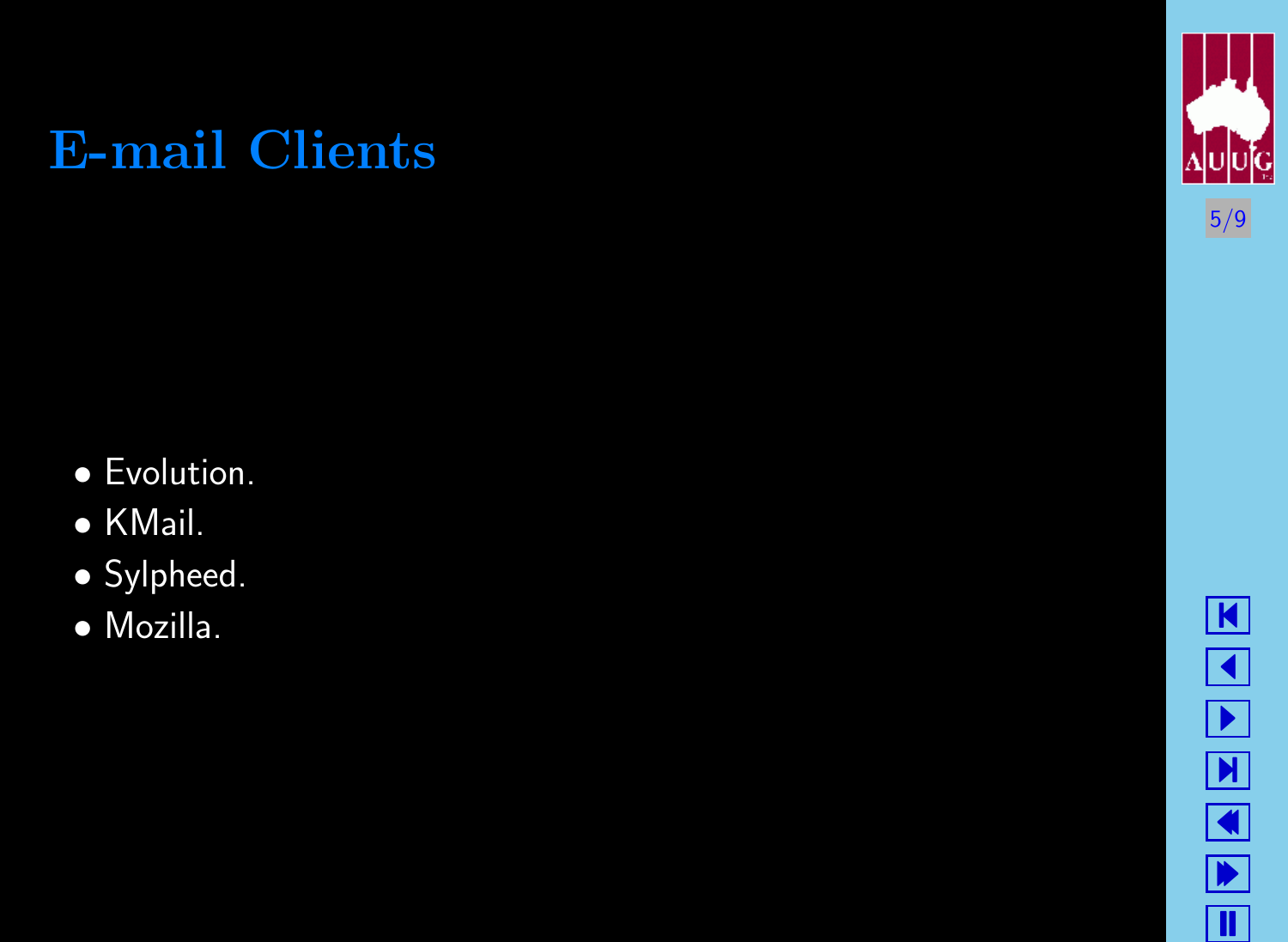# Graphics

• The GIMP.



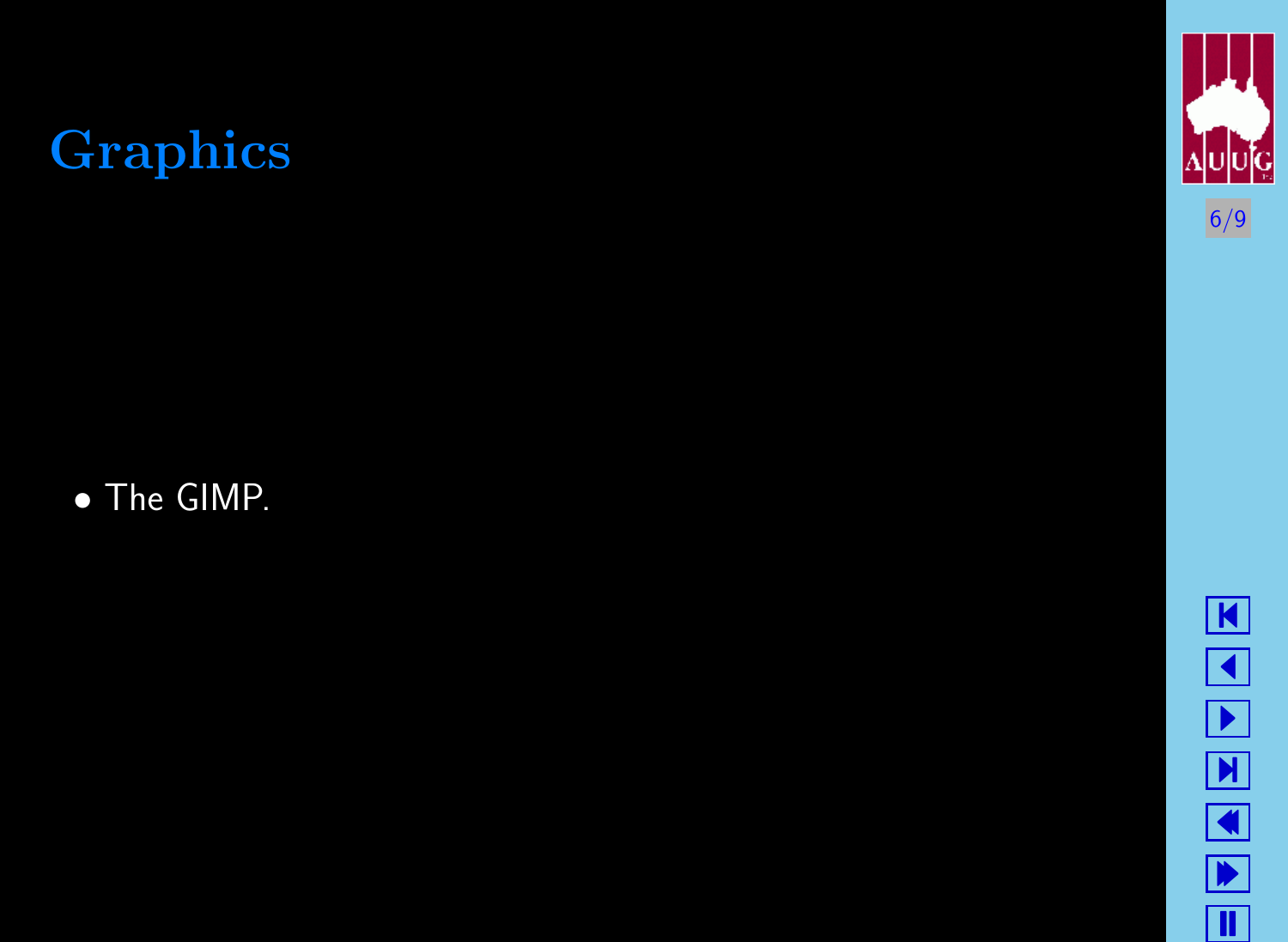# Graphics

• The GIMP.



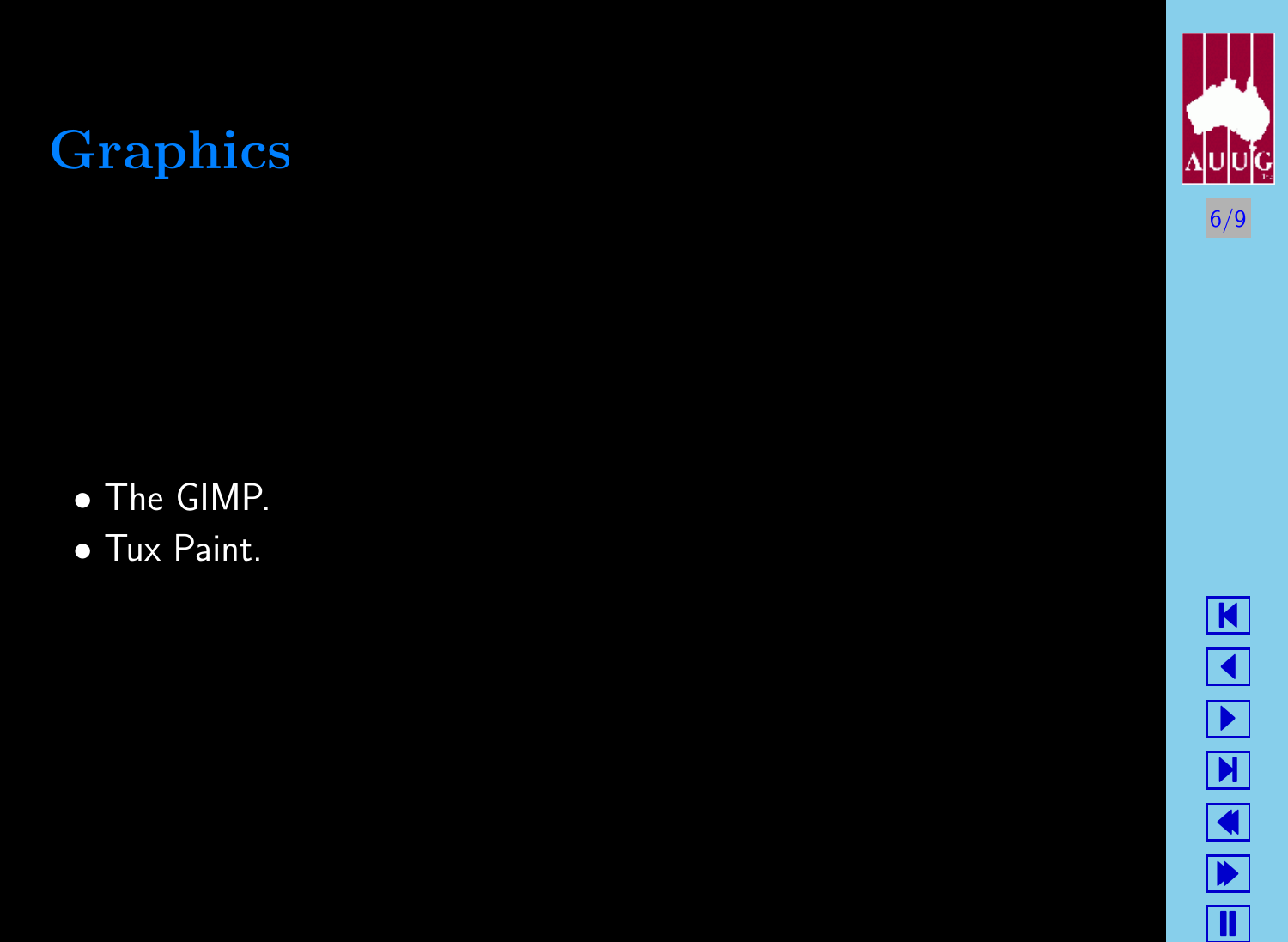# Graphics

• The GIMP.



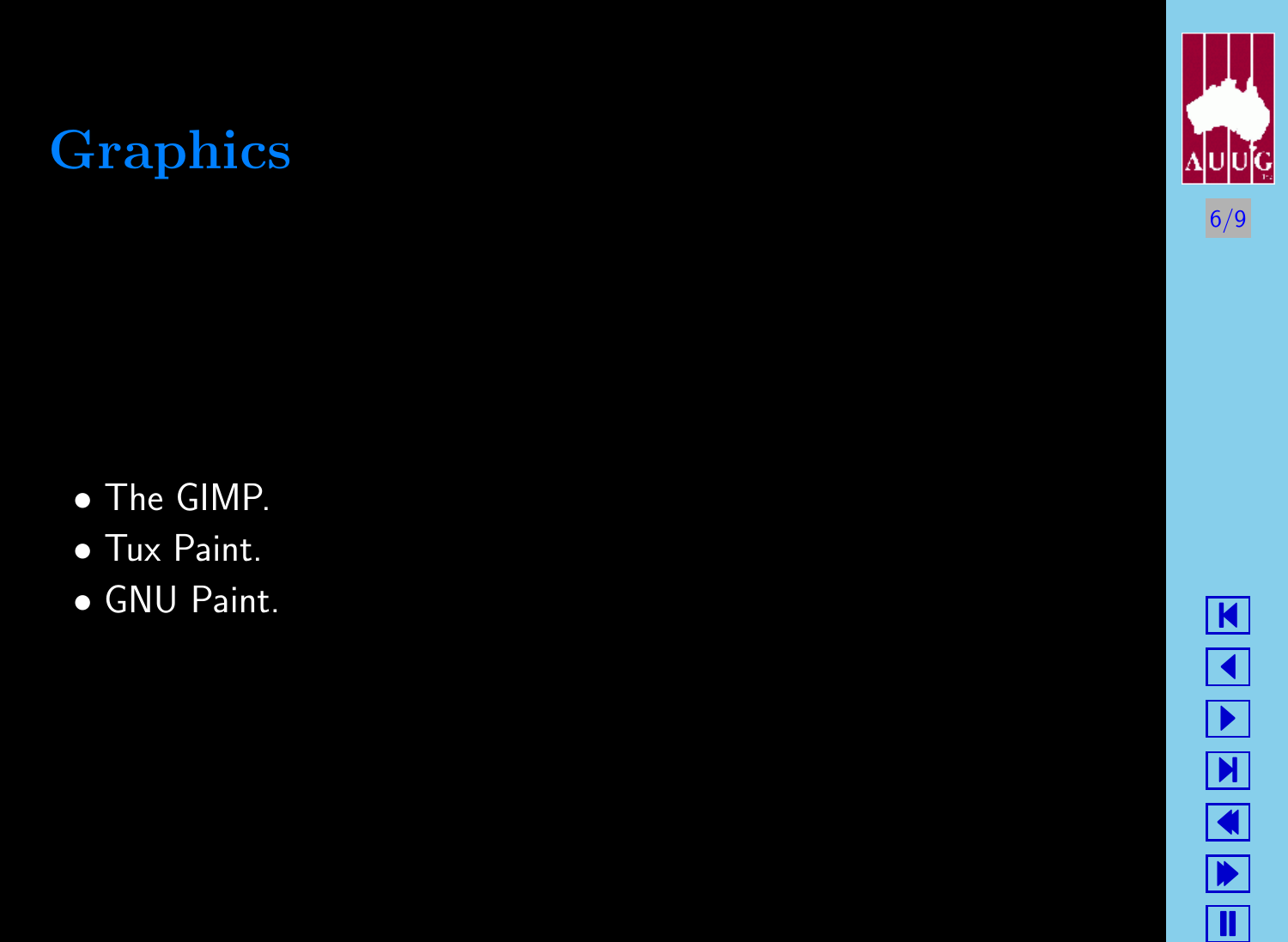

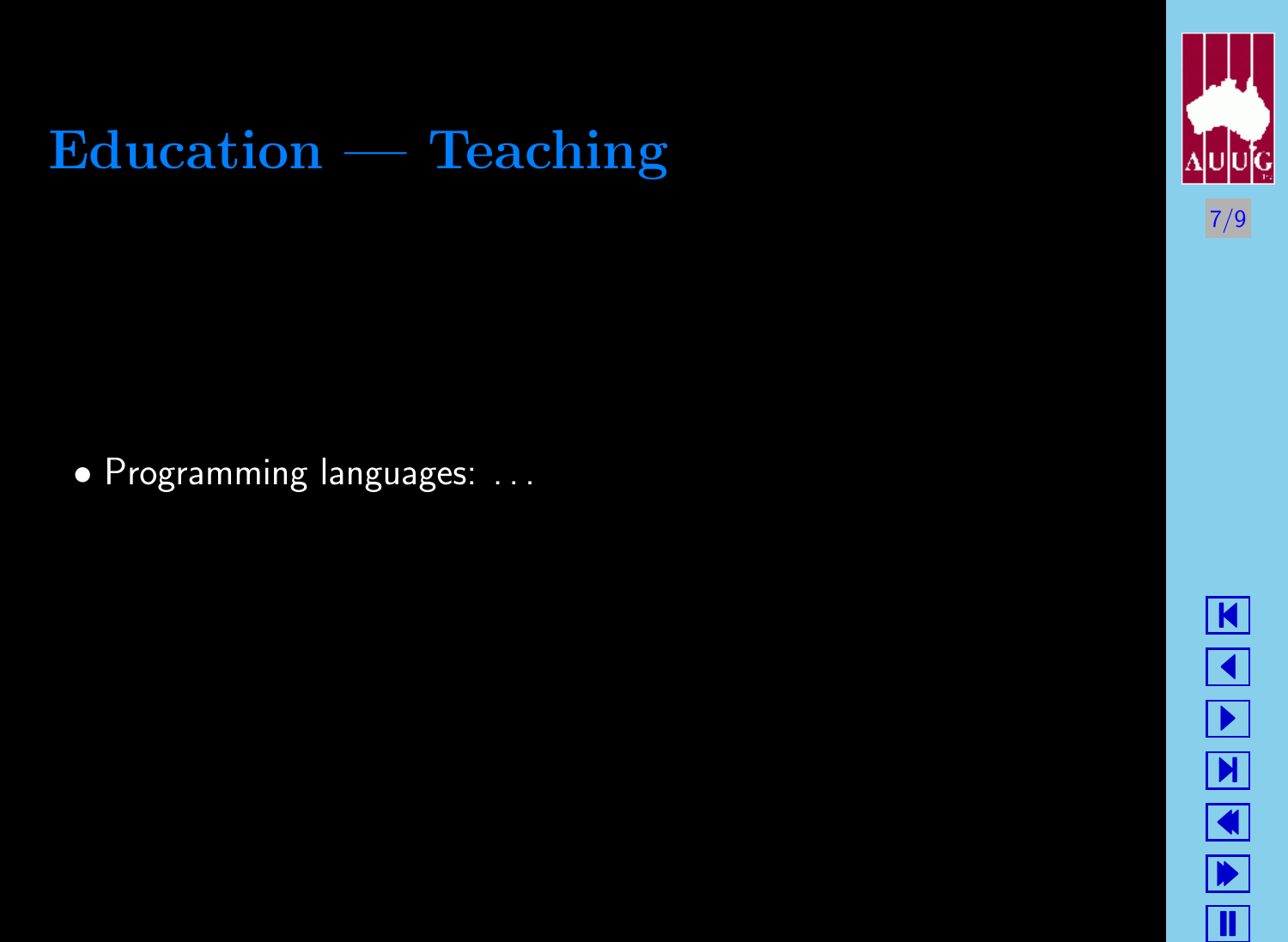



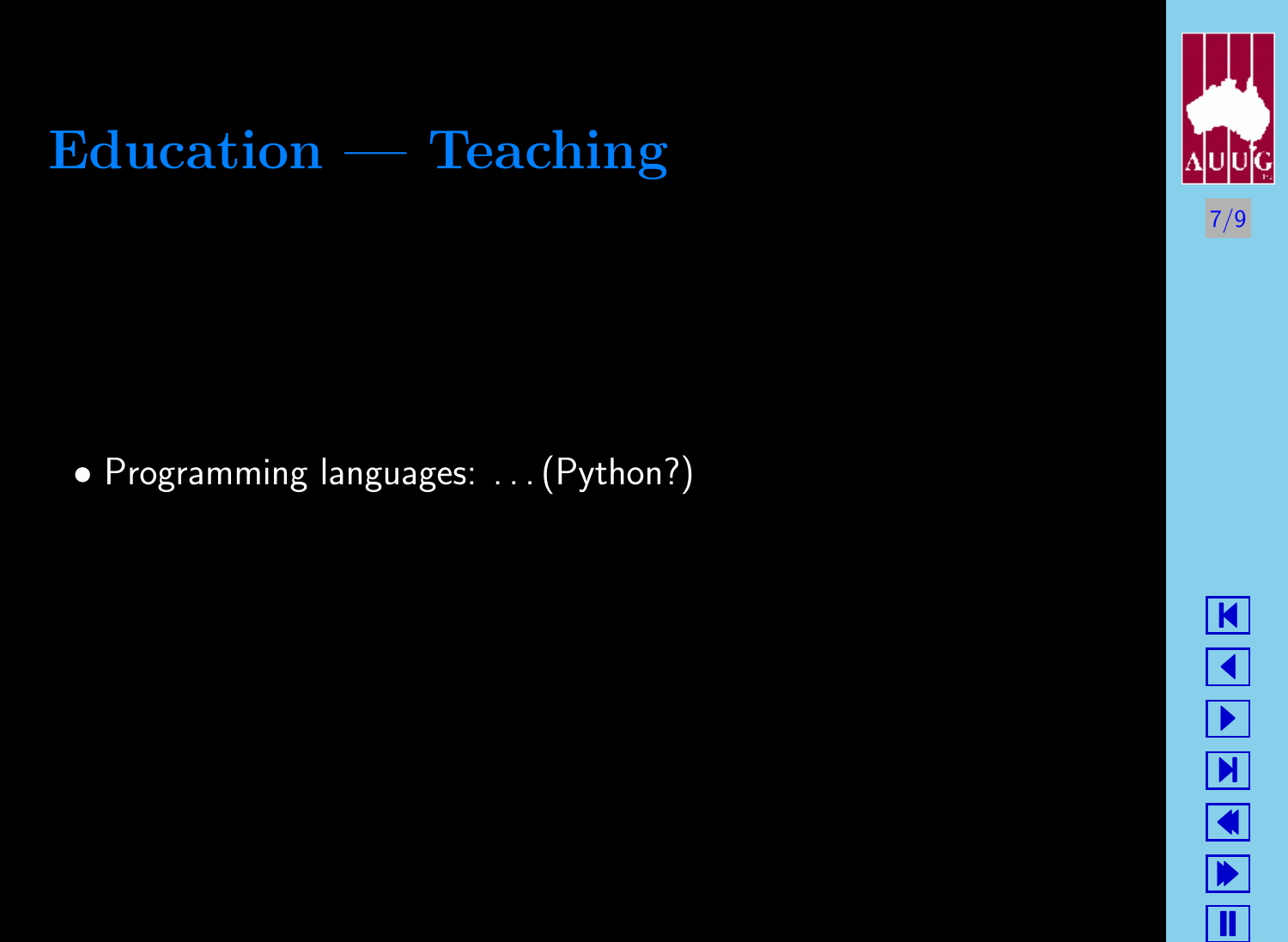



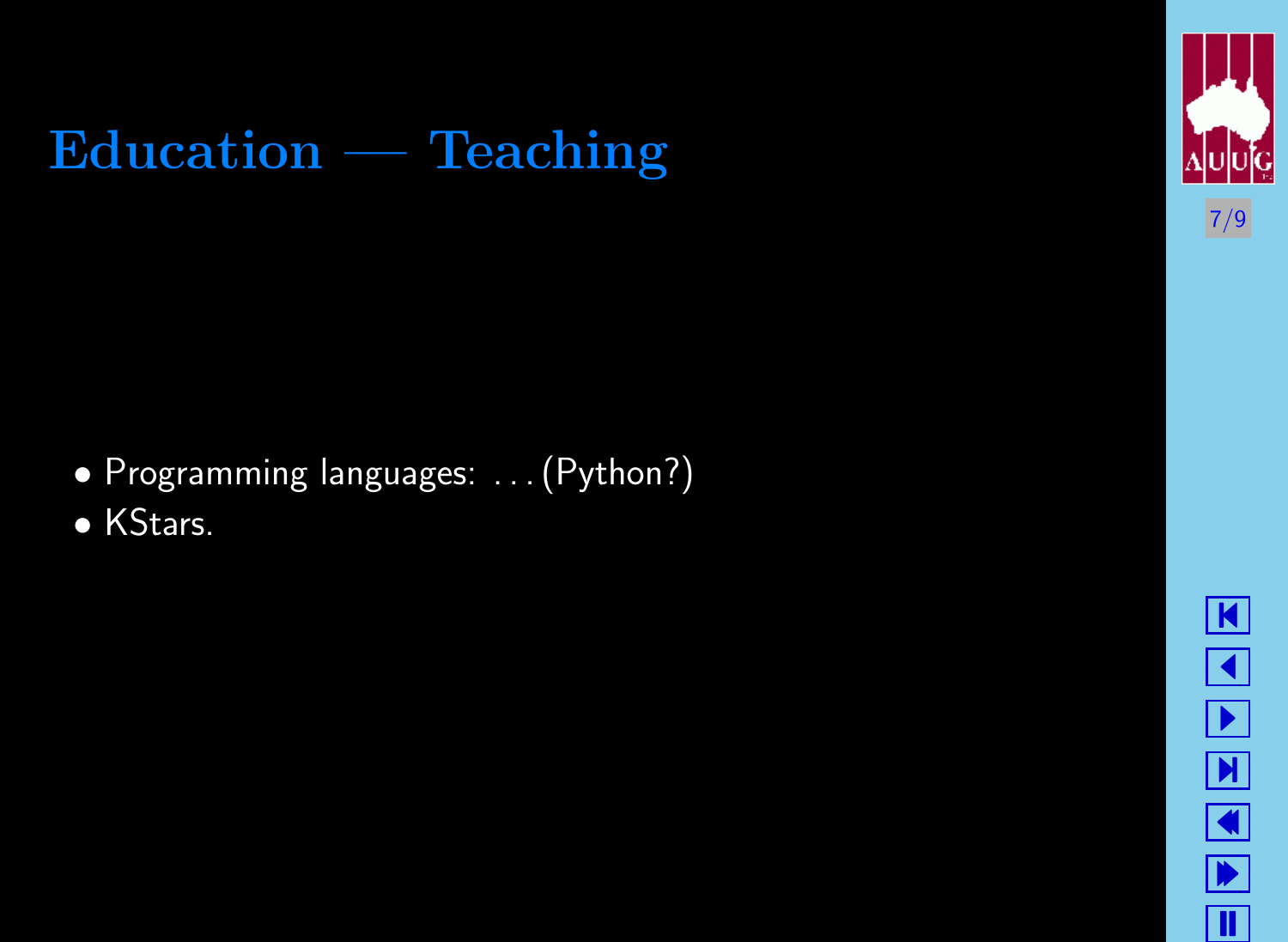



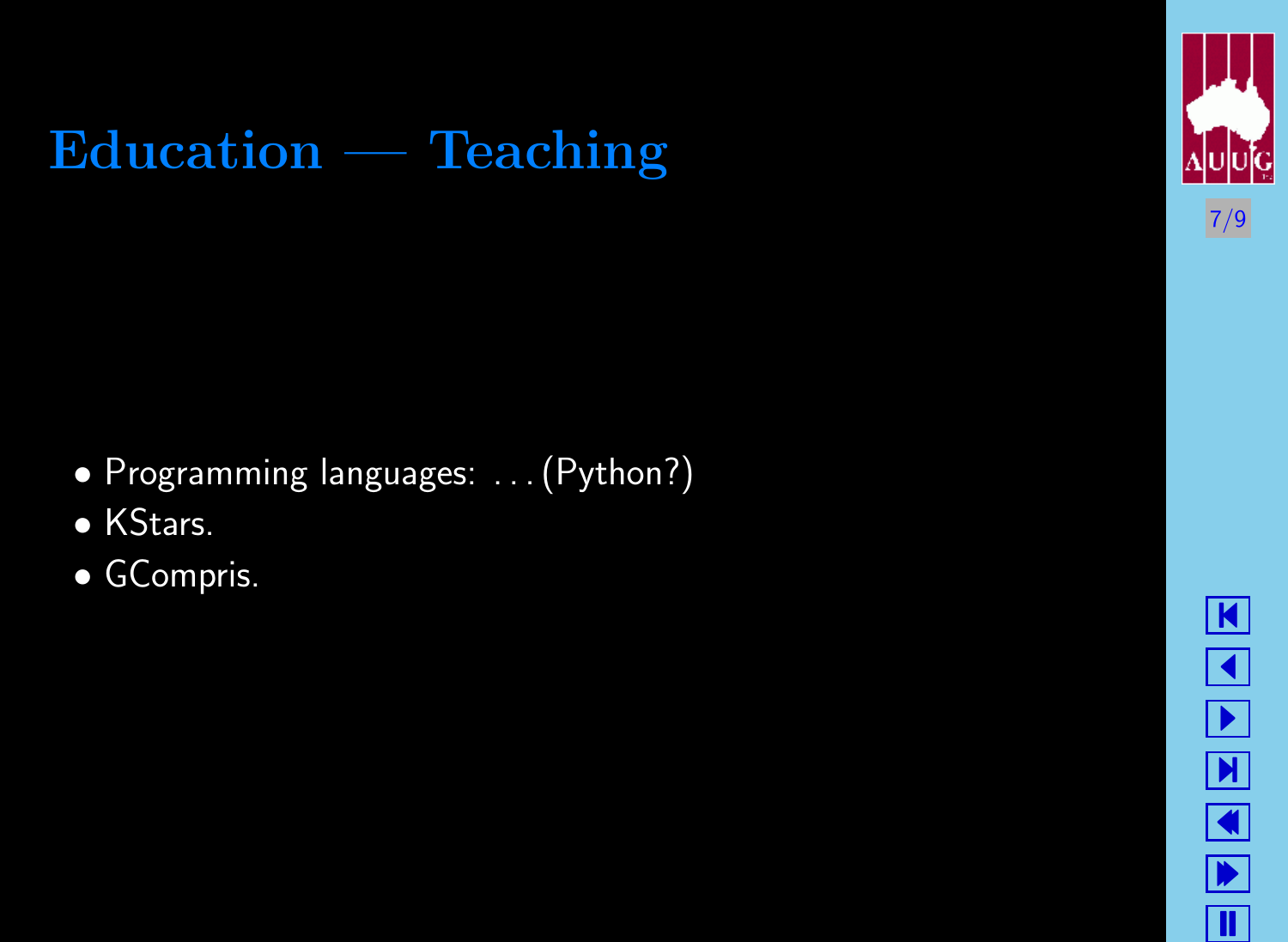



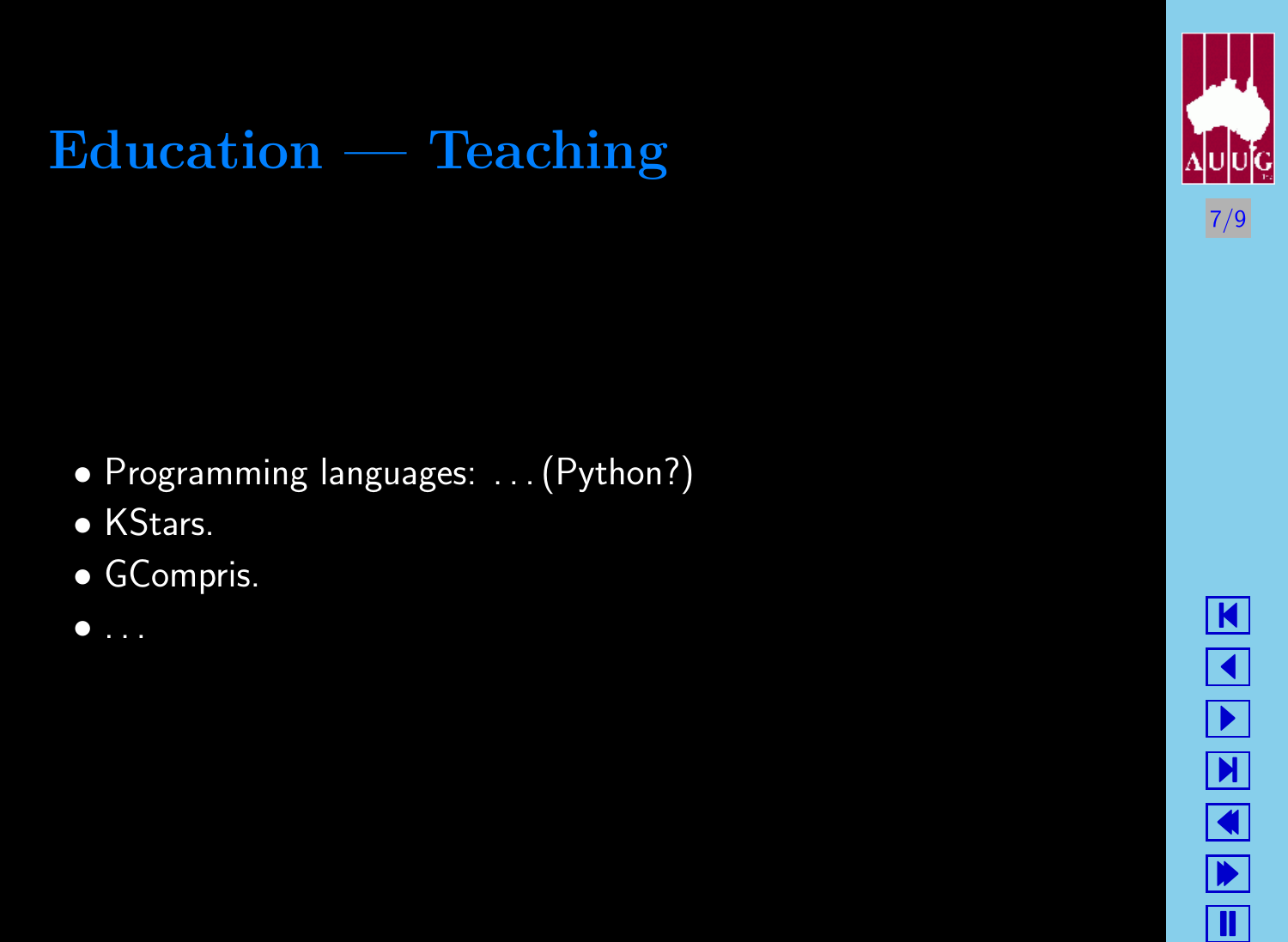## Education — Administrative

- Desktop:
	- $-$  Tablix  $-$  timetabling software.
	- Ggradebook.
	- Tab Completion Gradebook.
- Web-based:
	- MyPHPSchool.
	- OpenAdmin for Schools.



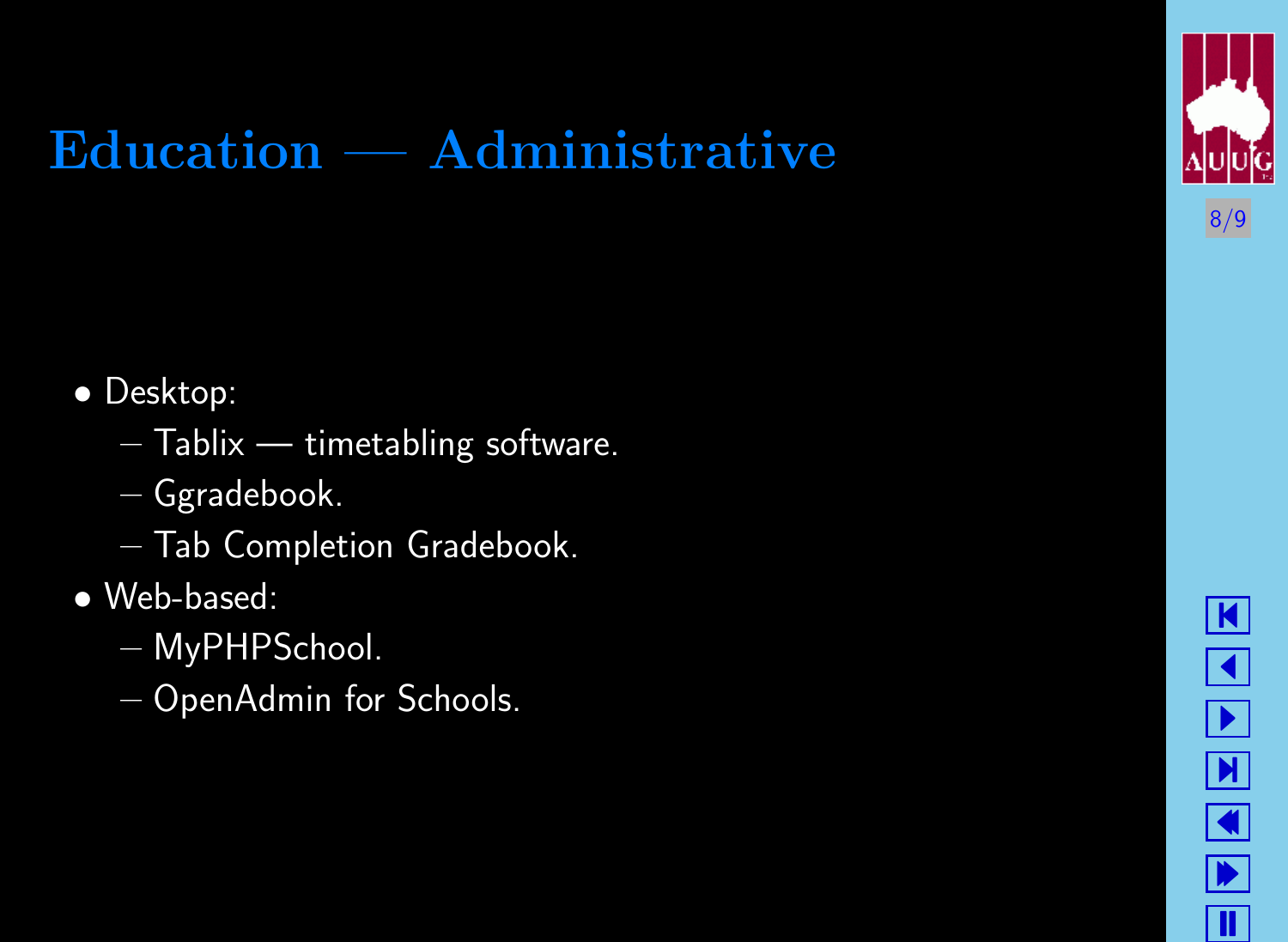#### Apache Web Server

• The most widely used web server in the world.



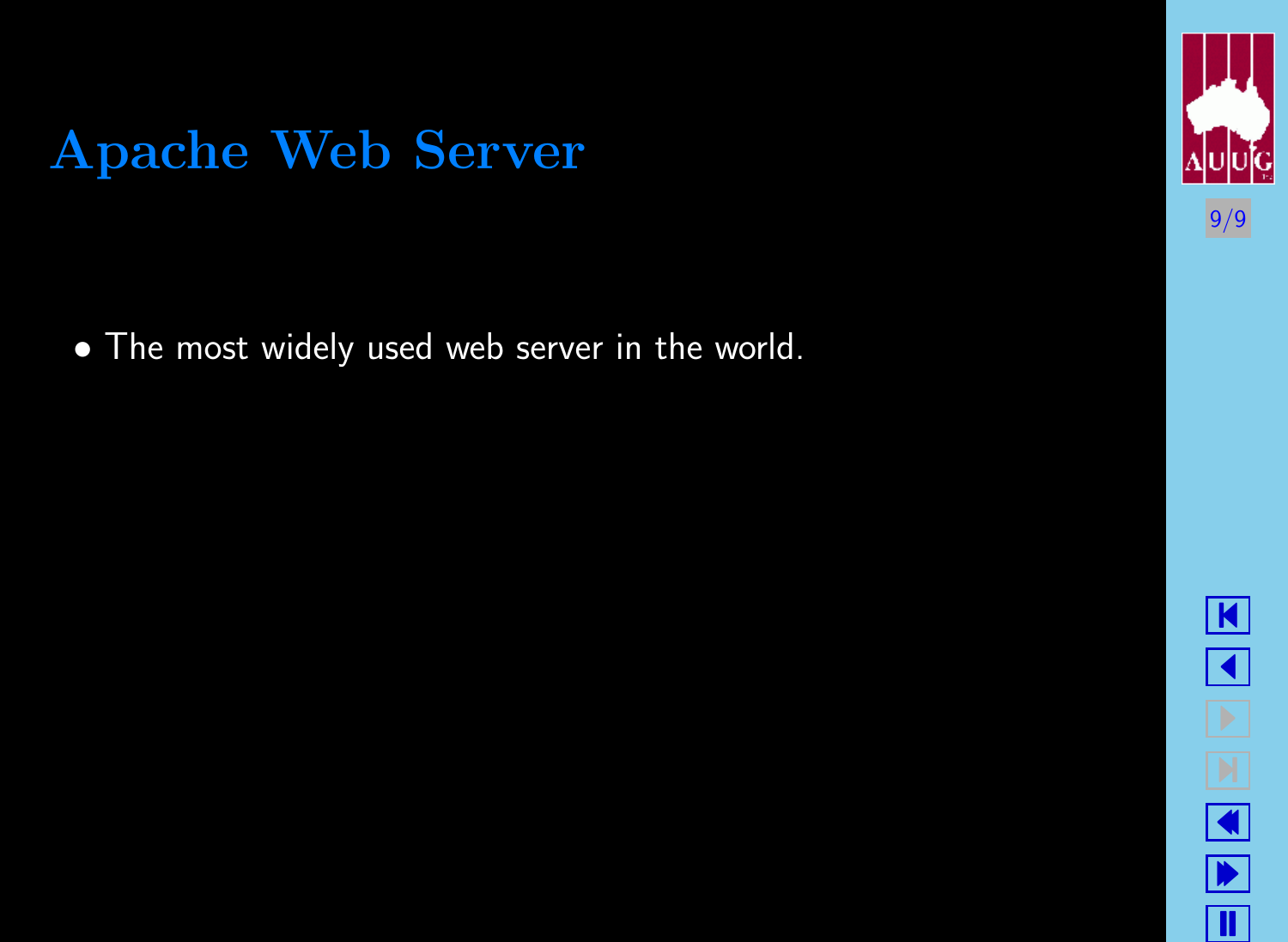#### Apache Web Server

• The most widely used web server in the world.